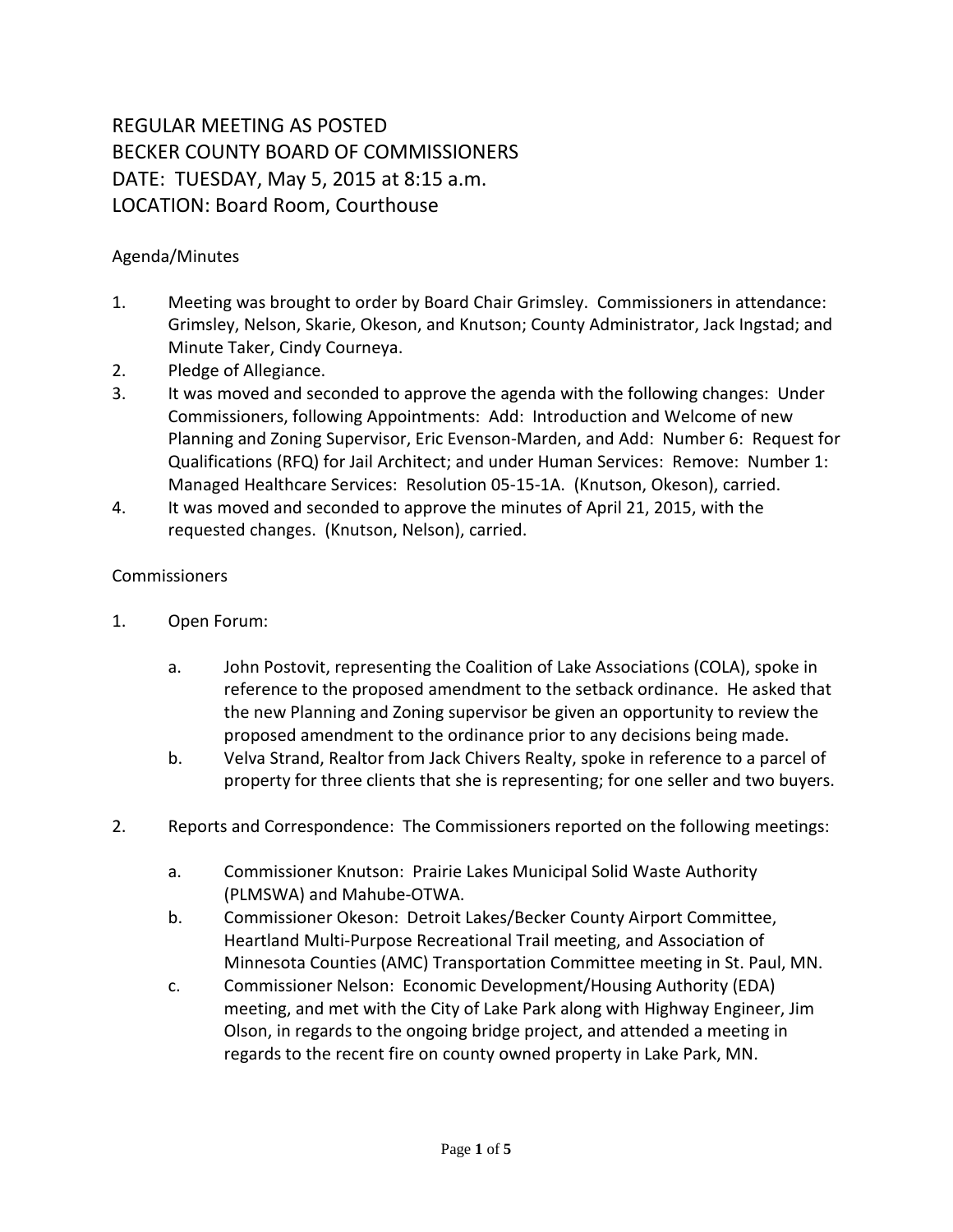- d. Commissioner Skarie: Lakeland Mental Health and Becker County Fair Board. He also toured the recycling facility in McLeod County, along with Steve Skoog; and attended a meeting in reference to the Detroit Mountain Recreation Area.
- e. Commissioner Grimsley: Becker County Historical Society, Development Achievement Center (DAC), Heartland Multi-Purpose Recreational Trail meeting, and Finance Committee. He also commented on the status of a proposed Joint Powers Agreement (JPA) with Wadena County, for a coordinated transit program.
- 3. Appointments: There were none.
- 4. Board Chair Grimsley introduced the new Planning and Zoning supervisor, Eric Evenson-Marden and the board welcomed him. Mr. Evenson-Marden provided a brief summary on his background and experience, and expressed his gratitude for the assistance he has received from staff and management as he has begun his position at Becker County.
- 5. It was moved and seconded to approve any of the commissioners' attendance at the Association of Minnesota Counties (AMC) District 4 Spring Meeting, to be held on Friday, June 5, 2015, from 8:00 a.m. – 12:00 p.m. at the Maslowski Wellness and Research Center in Wadena, MN, with per diem and mileage reimbursement, as approved. (Knutson, Okeson), carried.
- 6. It was moved and seconded to authorize the County Administrator to proceed with the demolition of the County owned, tax forfeited property (old elevator) in Lake Park, MN, due to a recent fire to said property, and to incur any related expenses for demolition, clean-up, and disposal, as presented. (Knutson, Okeson), carried.

It was noted that cost estimates for clean-up are currently between \$12,000 and \$15,000, with disposal on top of that. Disposal costs will be determined once confirmation has been received on whether there is any hazardous material present. In addition, it was also noted that if the concrete at the site is not removed, that the site will need to be secured and railing placed along the concrete ledge for safety and liability purposes.

7. Discussion was held on the Request of Qualifications (RFQ's) received for a jail architect. County Administrator, Jack Ingstad, reported that a total of 5 RFQ's were received and all appear to be qualified.

Auditor-Treasurer: Mary Hendrickson presented:

- 1. Licenses and Permits: There were none.
- 2. It was moved and seconded to accept the March 2015 Cash Comparison and Investment Summary, as presented. (Skarie, Knutson), carried.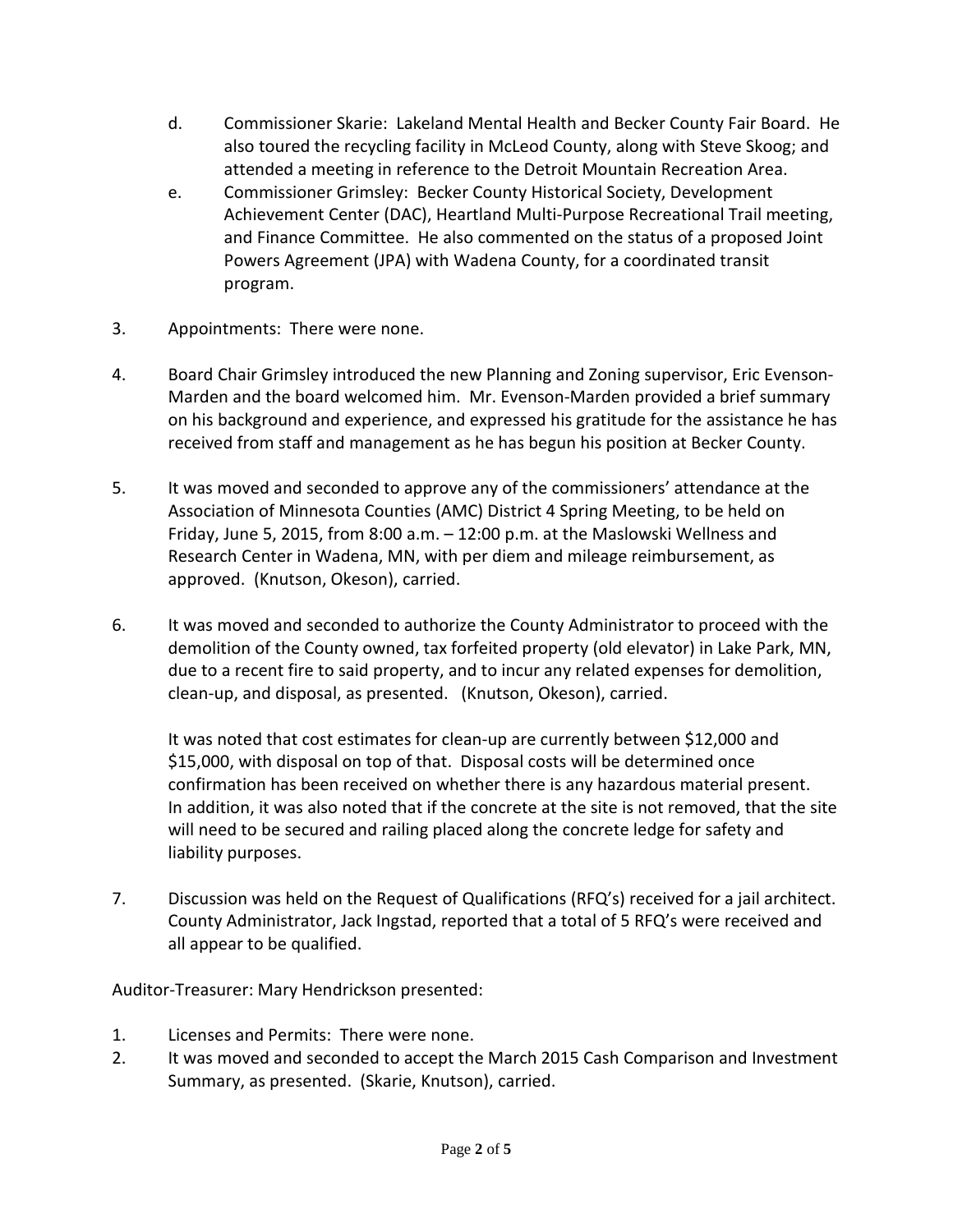Finance Committee: Mary Hendrickson presented:

- 1. It was moved and seconded to approve the Regular Claims, Auditor's Warrants, Over 90- Day Claims, and Additional Claims for the following:
	- a. Auditor's Warrants (Tuesday Bills):
		- i.  $04/23/2015$  in the amount of \$13,494.16;
		- ii. 04/28/2015 in the amount of \$180,878.58

for a total of \$194,372.74.

- b. Over 90-Day Claims:
	- i. CentraCare Clinic in the amount of \$217.27 New vendor, just received invoice.
- c. Additional Claims:
	- i. Dan Skoog Credit card charge in the amount of \$8.61 to Crowne Plaza for meal;
	- ii. Brian Shepard Credit card charge in the amount of \$38.22 to Super-America for gasoline purchase.

(Knutson, Nelson), carried.

2. It was recommended to have a full board discussion on the demolition and clean-up of the County owned tax forfeited property in Lake Park, due to the recent fire at the site.

Assessor: Abatements: Steve Carlson presented:

- 1. It was moved and seconded to approve the following abatements, as presented:
	- a. PIN #:  $02.0125.000$  in Audubon in the amount of \$2,016.00; due to homestead linkage; parcel was not linked to the taxpayers primary parcel (Ag).
	- b. PIN #: 12.9081.000 in Forest Township, in the amount of -\$118.00; due to active parcel – lease; taxpayer should have received statement; parcel was said to be inactive by NRM.
	- c. PIN #: 13.0019.000 in Green Valley Township in the amount of \$42.00, and PIN #: 13.0019.002 in Green Valley Township in the amount of -\$76.00; due to assessment correction; building was assessed on the wrong parcel; corrected classification.
	- d. PIN #: 14.0136.000 in Hamden Township, in the amount of -\$174.00, and PIN #: 14.0136.001 in Hamden Township, in the amount of \$188.00; due to Homestead was on the wrong parcel;
	- e. PIN #: 17.1227.001 in Lake Eunice Township in the amounts of -\$348.00, -\$346.00 and -\$340.00 for tax years 2013, 2014, and 2015 respectively, and PIN #: 17.1228.000 in Lake Eunice Township in the amounts of \$346.00, \$338.00, and \$348.00 for tax years 2013, 2014, and 2015 respectively, and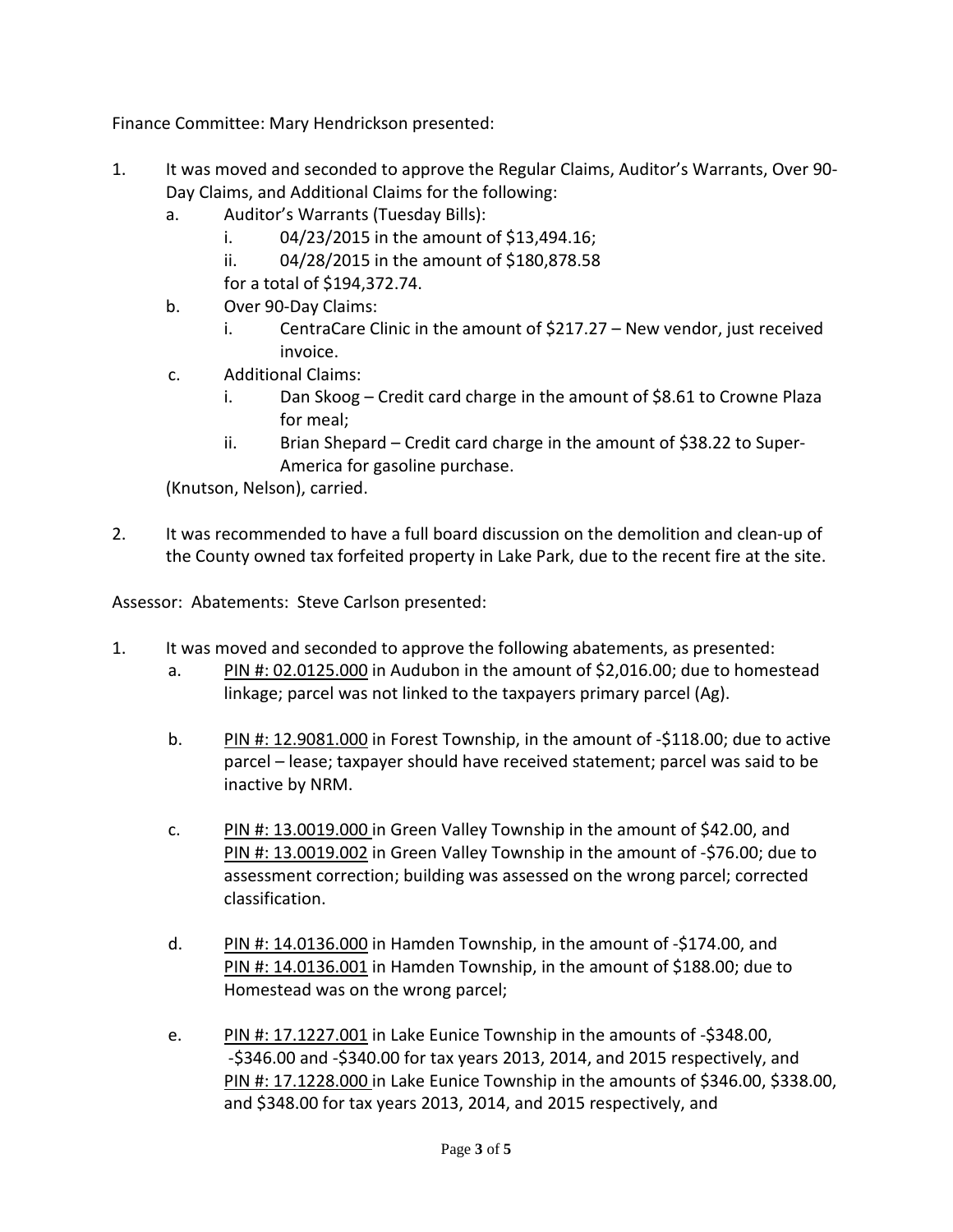PIN #17.1229.000 in Lake Eunice Township in the amount of \$24.00 for tax year 2013; due to assessment corrections; garage was assessed on the wrong parcel.

- f. PIN #: 18.0072.000 in Lake Park in the amount of \$130.00; due to local option abatement; fire destroyed home on November 21, 2014.
- g. PIN #: 18.0137.001 in Lake Park in the amount of \$1,462.00; due to a linkage correction; parcel was not linked to the Life Estate owners primary parcel.
- h. PIN #: 18.0153.000 in Lake Park in the amount of \$1,066.00, and PIN #: 02.0128.000 in Audubon in the amount of \$336.00; due to homestead linkage; parcel was not linked for homestead to their primary parcel; mother passed away, deeded to son.
- i. PIN #: 33.0216.002 in Toad Lake in the amount of \$684.00; due to homestead linkage; parcel was not linked to the taxpayers primary (Ag).
- j. PIN #: 34.0044.000 in Two Inlets in the amount of \$48.00; due to location option abatement; fire destroyed home on November 25, 2014.
- k. PIN #: 49.0634.000 in Detroit Lakes in the amounts of \$128.00 and \$122.00 for homestead taxes for 2014 and 2015 respectively; due to Homestead (from 1993) and Ownership was only in wife's name - she passed away; homestead should have included both spouses).

(Knutson, Okeson), carried.

EDA: U of M Regional Sustainable Development Partnerships Full Grant Application: Resolution 05-15-1B: Guy Fischer presented:

1. It was moved and seconded to approve Resolution 05-15-1B, to approve the submission of a \$10,000 grant application to the University of Minnesota's Regional Sustainable Development Partnership Program, for the purpose of providing additional feasibility study review of community wind/solar hybrid projects for the cities of Audubon and Frazee. (Okeson, Skarie), carried.

Human Services: Christy Ramsey and Denise Warren presented:

- 1. It was moved and seconded to approve the submission of a letter to the Department of Human Services (DHS), constructed by the directors and staff of Region IV, referencing the ongoing difficulties and issues encountered with MNSure, and to authorize that Becker County be included as a signatory to the letter, as presented. (Skarie, Okeson), carried.
- 2. It was moved and seconded to approve the Human Services claims for Human Services, Community Health, and Transit, as presented. (Skarie, Nelson), carried.